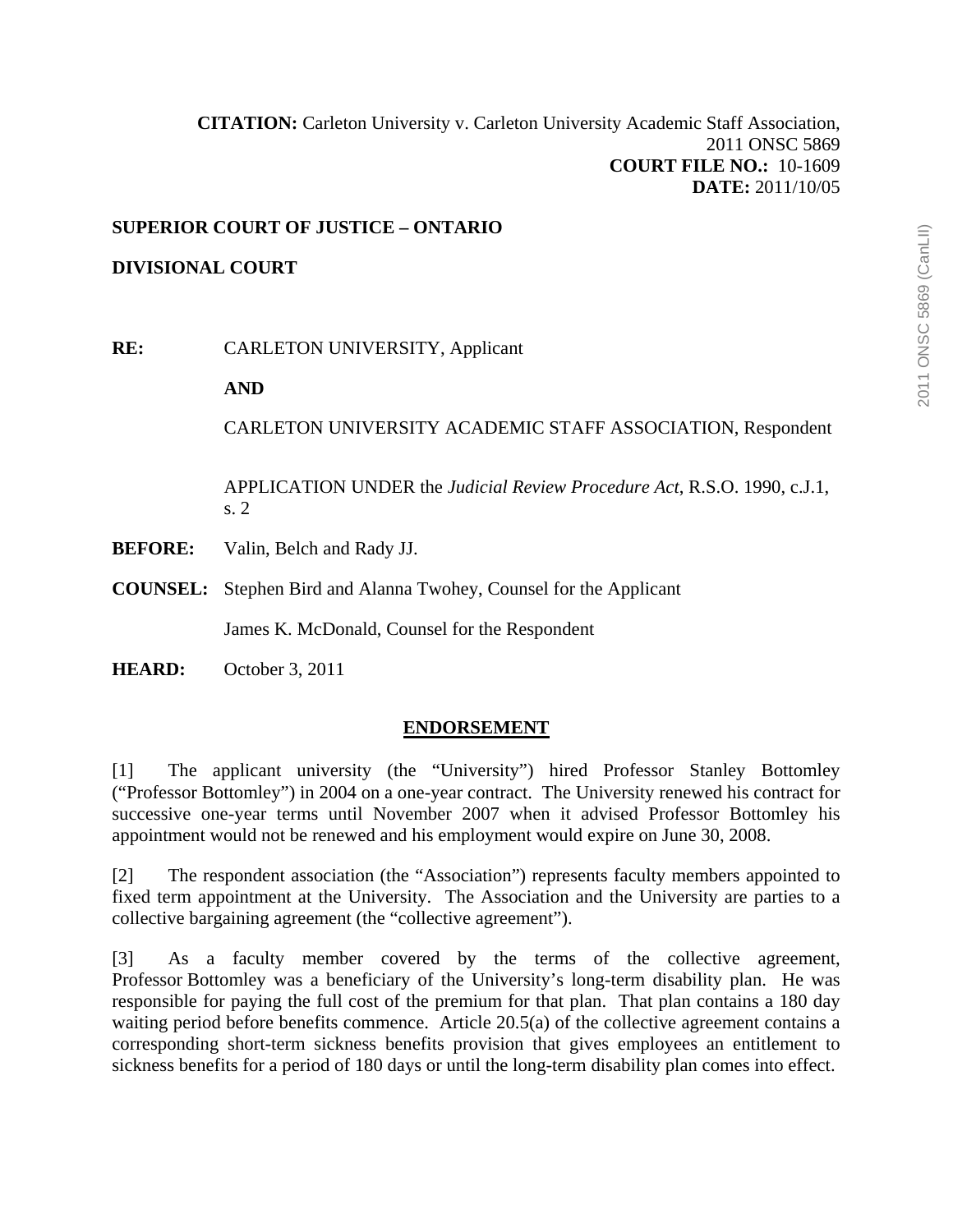[4] On June 14, 2008, Professor Bottomley advised the University he had become incapacitated by a serious illness and was applying for sick leave and long-term disability benefits. He provided medical information to substantiate his claim. The University has never taken any issue with the legitimacy of his illness.

[5] The University paid sick leave benefits to Professor Bottomley on June 10, 2008 to June 30, 2008 when his term of employment ended. He did not receive any sickness benefits for the remainder of the 180 day waiting period until his long-term disability benefits commenced on December 12, 2008. He continues to receive long-term disability benefits.

[6] While it did not take issue with the appropriateness of Professor Bottomley's termination, the Association did file a grievance on his behalf alleging a breach of Article 20.5(a) of the collective agreement and claiming sickness benefits for the period between June 30, 2008 and December 12, 2008. In an award dated March 16, 2010, Arbitrator Owen Shime (the "Arbitrator") found Professor Bottomley was entitled to the full 180 days sick leave.

[7] This is an application by the University for judicial review in which it seeks an order quashing that arbitration award. For the reasons that follow, the application is dismissed.

[8] The University argued the Arbitrator declined his jurisdiction because he failed to determine the matter before him. It also argued that the Arbitrator exceeded his jurisdiction by amending the collective agreement. Since those are jurisdictional questions, the University submitted the appropriate standard of review in this case was correctness. We do not agree.

[9] The University argued the Arbitrator answered the wrong question. We do not agree. The question before the Arbitrator was whether the benefits that had vested in Professor Bottomley during his employment continued after the contractual relationship ended. The Arbitrator answered this question having regard to the language of the collective agreement, the context in which the question arose, and the relevant jurisprudence.

[10] The University also argued the effect of the Arbitrator's decision was to amend the collective agreement. Again, we do not agree. The Arbitrator dealt with the issue before him. The issue was whether under Article 20.5(a) of the collective agreement, Professor Bottomley was entitled to receive sickness benefits for 180 days despite the fact that his employment had ended. The question before the Arbitrator was not whether Professor Bottomley continued to be an employee. Rather, the question dealt with what rights he had under the collective agreement.

[11] In those circumstances, we conclude the Arbitrator's award did not amend the collective agreement.

[12] In this case, the grievance alleged the University breached Article 20.5(a) of the collective agreement. To establish whether such a breach had occurred, the Arbitrator was required to determine the meaning of the language of that Article and its application to the factual situation before him.

[13] The interpretation and application of the provisions of collective agreements lie at the core of the expertise of a labour arbitrator. For that reason, the standard of review in a labour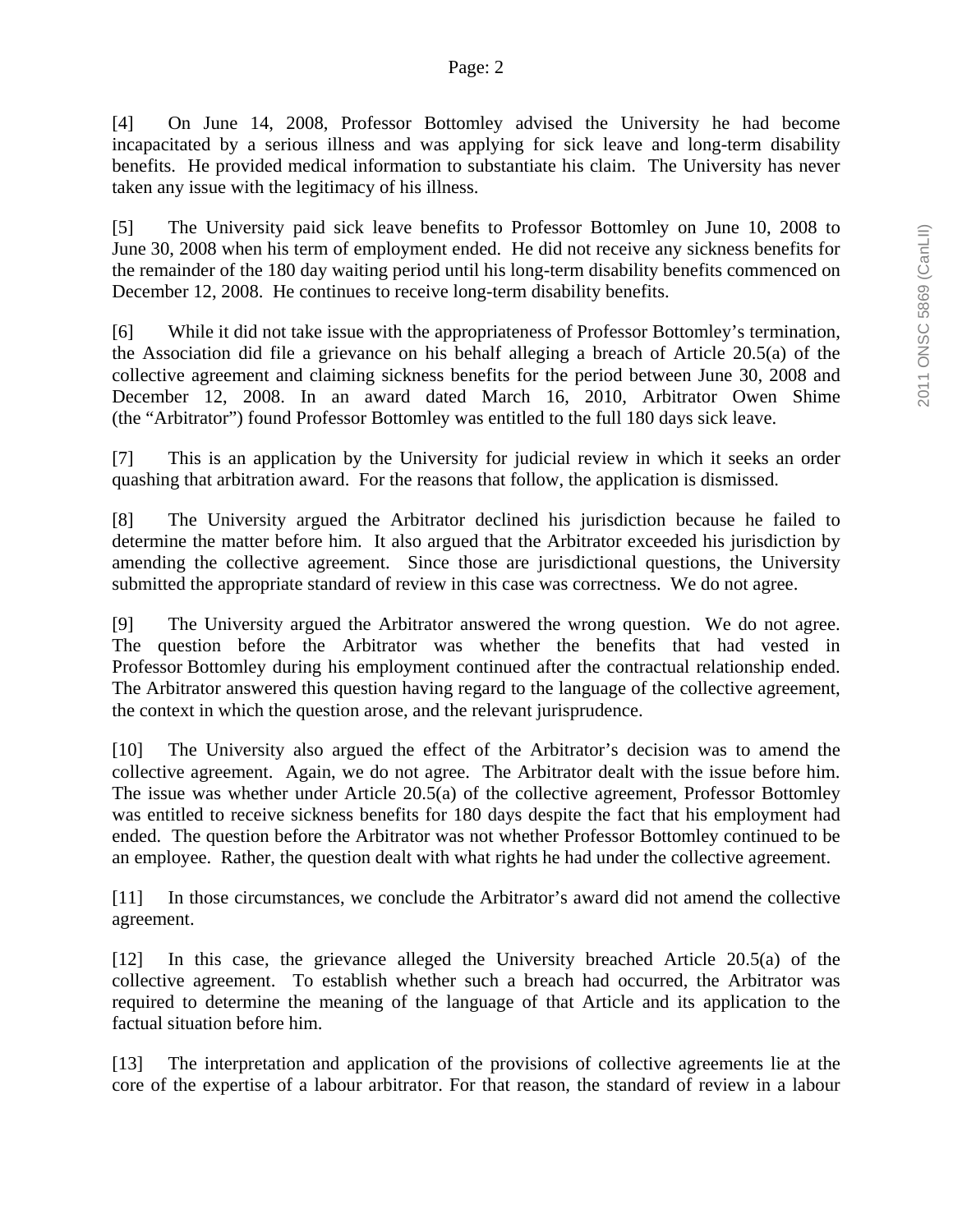arbitrator's interpretation of a collective agreement has long been held to be reasonableness. If the existing jurisprudence already identifies the appropriate standard of review, the analysis to determine the appropriate standard of review does not need to be repeated.<sup>1</sup> We therefore conclude the standard of review in this case is reasonableness.

[14] When a labour arbitrator engages in the interpretation of rights enjoyed by parties under a collective agreement, his decision is entitled to deference.<sup>2</sup> A reviewing court cannot substitute its own version of what it considers to be the appropriate solution. Rather, the court must determine if the decision under review falls within the range of possible, acceptable outcomes which are defensible in respect of the facts and the law. In order to interfere, the court must find there are no lines of reasoning supporting the decision that could reasonably have led the Arbitrator to reach the decision he made.<sup>3</sup>

[15] In this case, the Arbitrator concluded there was a distinction between "entitlement" and "coverage". He ruled that, although coverage ended with employment, entitlements such as sick leave benefits had vested in Professor Bottomley when he was still an employee and he was, therefore, entitled to the benefits for 180 days or until his long-term disability benefits began.

[16] We find the Arbitrator's decision was transparent, rational and justified in the context of the facts and the law. This finding that Professor Bottomley's entitlement had crystallized, vested and continued beyond the end of his employment was reasonable because:

- Article 20.5(a) of the collective agreement provides that employees "shall" be entitled to sick leave benefits for 180 days or until the long-term disability benefits start;
- since the waiting period for long-term disability benefits is also 180 days, short-term sickness benefits are intended to bridge the gap between the start of an illness and the receipt of long-term disability benefits;
- the bargaining unit includes people on one-year contracts who would not be able to benefit from this provision if the University's interpretation is accepted; and
- $\bullet$  the principles in *Dayco*<sup>4</sup> and other cases confirm vested collective agreement benefits are payable even when there is no longer a contractual relationship.

[17] The Arbitrator concluded that if the party had intended the sickness benefit not to vest or to end with the termination of employment, they would have done so explicitly. He pointed out that, in other parts of the collective agreement, where the parties did intend to terminate benefits when employment status changed, they did so explicitly.

 $\overline{a}$ 

<sup>&</sup>lt;sup>1</sup> Dunsmuir v. New Brunswick, [2008] 1 S.C.R. 190 at para. 57.<br>
<sup>2</sup> Community Nursing Home v. Ontario Nurses' Assn [2010] O.J. No. 1477 at para. 9 (Div. Ct.).<br>
<sup>3</sup> Canada (Citizenship and Immigration) v. Khosa, [2009] 1 [1993] 2 S.C.R. 230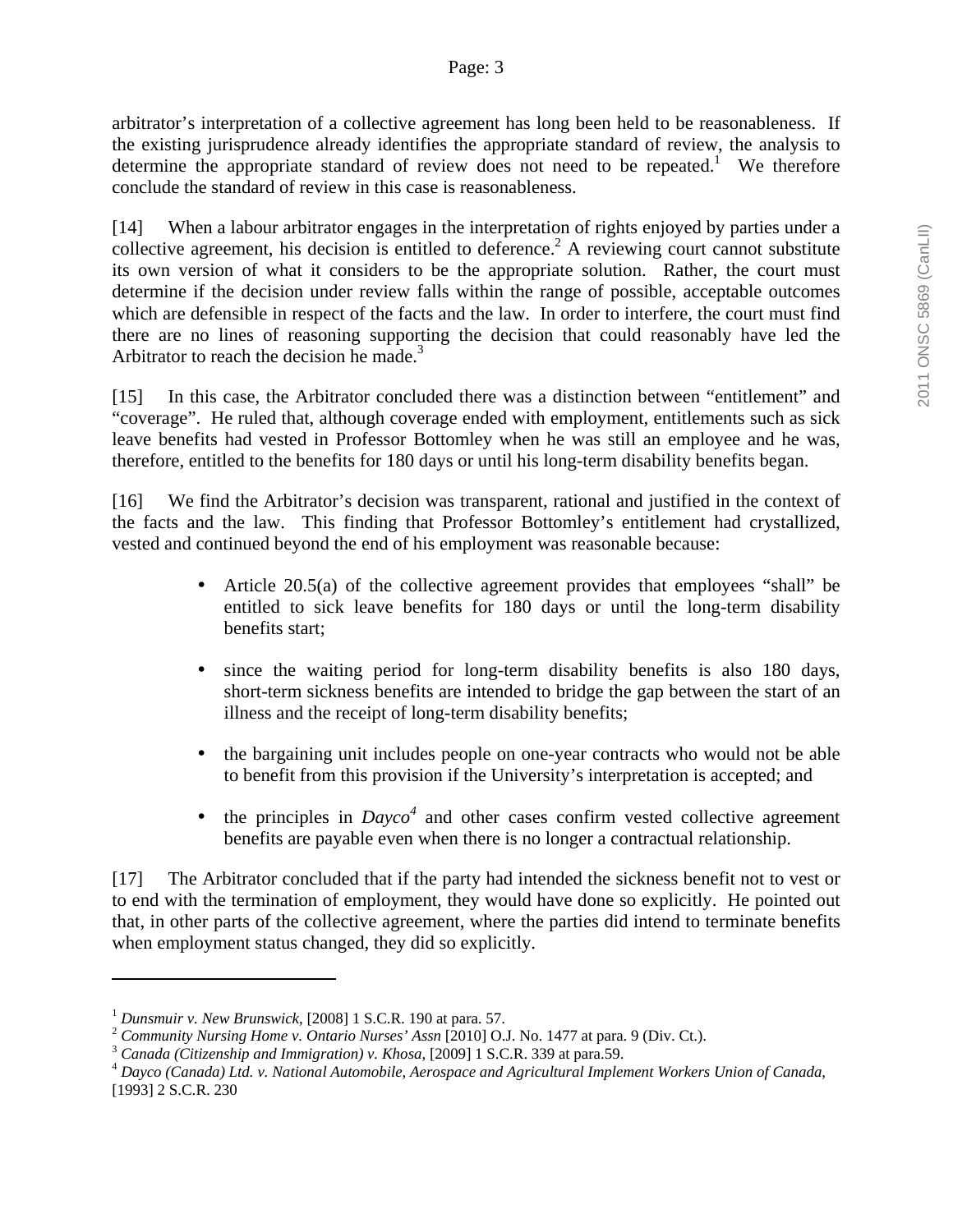[18] The Arbitrator's award establishes an important difference between "coverage" and "entitlement". He found that coverage for this benefit ends with termination of employment. However, he found that entitlement to this benefit, which was the issue before him, can vest prior to the end of employment and thus continue beyond the termination of employment.

[19] The application is therefore dismissed. The respondent is entitled to its costs in the amount of \$7,000, inclusive of disbursements and HST. Those costs are payable forthwith.

Mr. Justice G. Valin

I agree

Mr. Justice D. Belch

I agree

Madam Justice H. Rady

**Date:** October 5, 2011